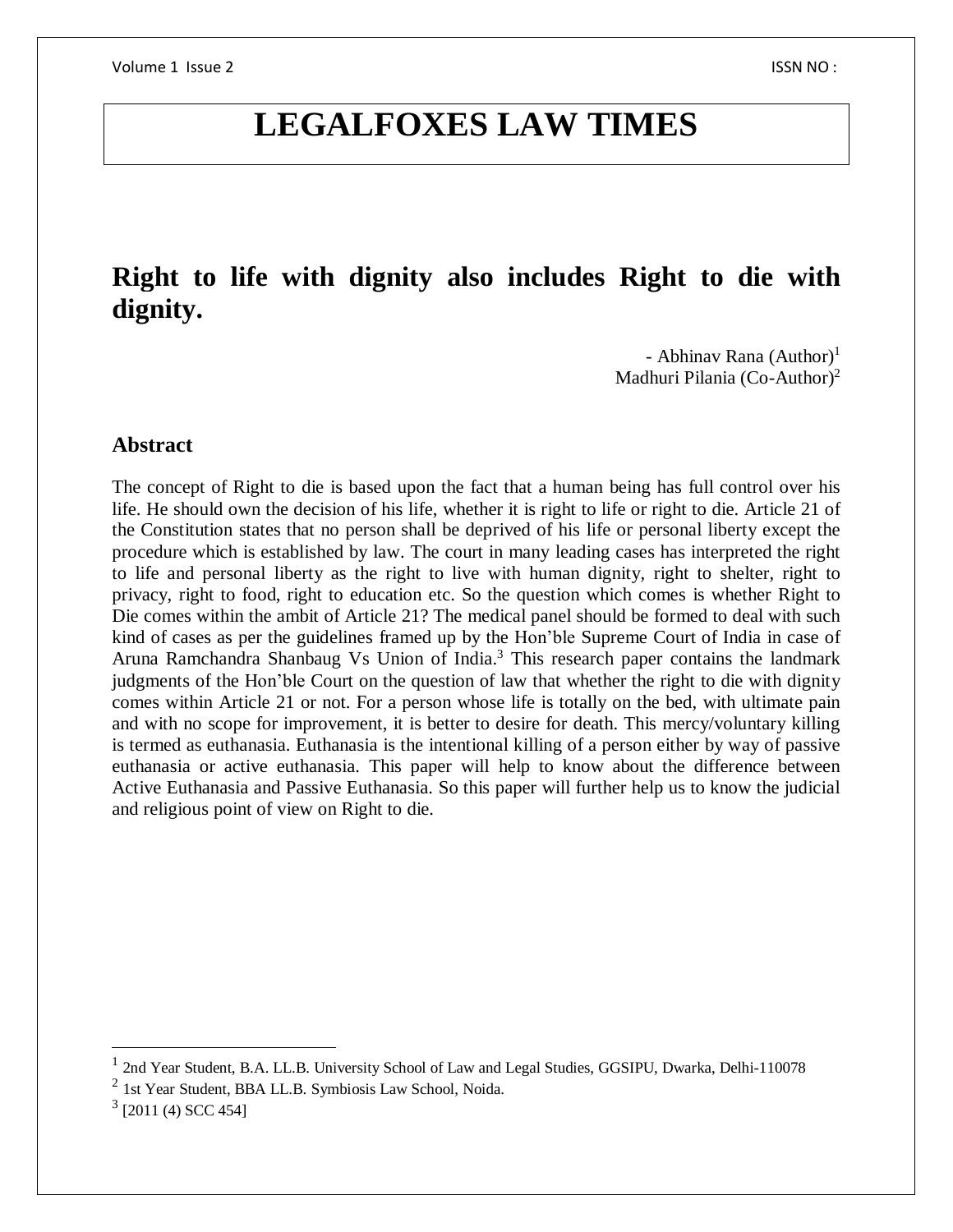#### **Introduction :**

"*For those who are facing a terminal illness, who are in irremediable pain and suffering, and wish to exercise their right to die with dignity, a system should be available to them"*

*- Dr Jack Kevorkian<sup>4</sup>*

Right to die with dignity is a notion which says a human being is entitled to decide whether he or she wants to end his or her life or not. The question is whether a person is entitled to end his life under Article 21? As the right to life includes right to live dignity, right to livelihood, right to shelter, right to privacy, right to education, right to food, right to pollution-free environment and many other rights interpreted by the Judiciary.

In Naresh Marotrao v. Union of India<sup>5</sup>, the court held that there is a difference between Euthanasia and suicide. Euthanasia is mercy killing of oneself because no hope of survival if left whereas suicide is an act of self-destruction or terminating one's own life without any assistance. It was said by the former Chief Justice of India that "Life and Death are inseparable.

## **Is Right to die a fundamental right? :**

Under Article 21 right to life is a basic right of all human beings. Death is of two types - natural and unnatural. Ending a life either by one's own actions or someone else does any action is morally wrong as well as it is punishable by the law. But like everything has an exception this also has an exception. If a person is suffering from an illness which is painful and unbearable for a long period of time, it becomes normal for that person to desire death rather than to be in pain. This voluntary desire for death is termed as euthanasia or mercy killing. "Dayamaran" is another term for mercy killing. Under Article 21, the right to life does not include the right to die, right to live with dignity includes the availability of food, shelter and health and it does not include the right to die.

#### **Constitutional Validity of right to die:**

In India, unlike Britain, the constitution is the supreme law of the land. Article 21, states that no person shall be deprived of his life except the procedure established by law. The most famous question that arises is whether Right to Life includes Right to die? This question was first came in case of Maruti Shripati Dubal vs State Of Maharashtra<sup>6</sup>, in this case, the court held that Right to life includes right to die and struck down the Section 309 IPC, 1860. Section 309 talks about Attempt to commit suicide. It punishes anyone who attempts to commit suicide or takes any action or step towards its commission. The same judgment was upheld by a Division bench in case P. Rathinam vs Union of India<sup>7</sup>.

In the case of Gian Kaur v. State of Punjab<sup>8</sup>, a five-judge bench of Supreme Court overruled the judgement in P. Rathinam vs UOI and held that right to life does not include right to die. In this

 $\overline{a}$ 

*<sup>4</sup>* American pathologist and euthanasia proponent

<sup>5</sup> 1996 (1) BomCR 92, 1995 CriLJ 96, 1994 (2) MhLj 1850

<sup>6</sup> 1987 (1) BomCR 499, (1986) 88 BOMLR 589

<sup>7</sup> 1994 AIR 1844, 1994 SCC (3) 394

<sup>8</sup> 1996 AIR 946, 1996 SCC (2) 648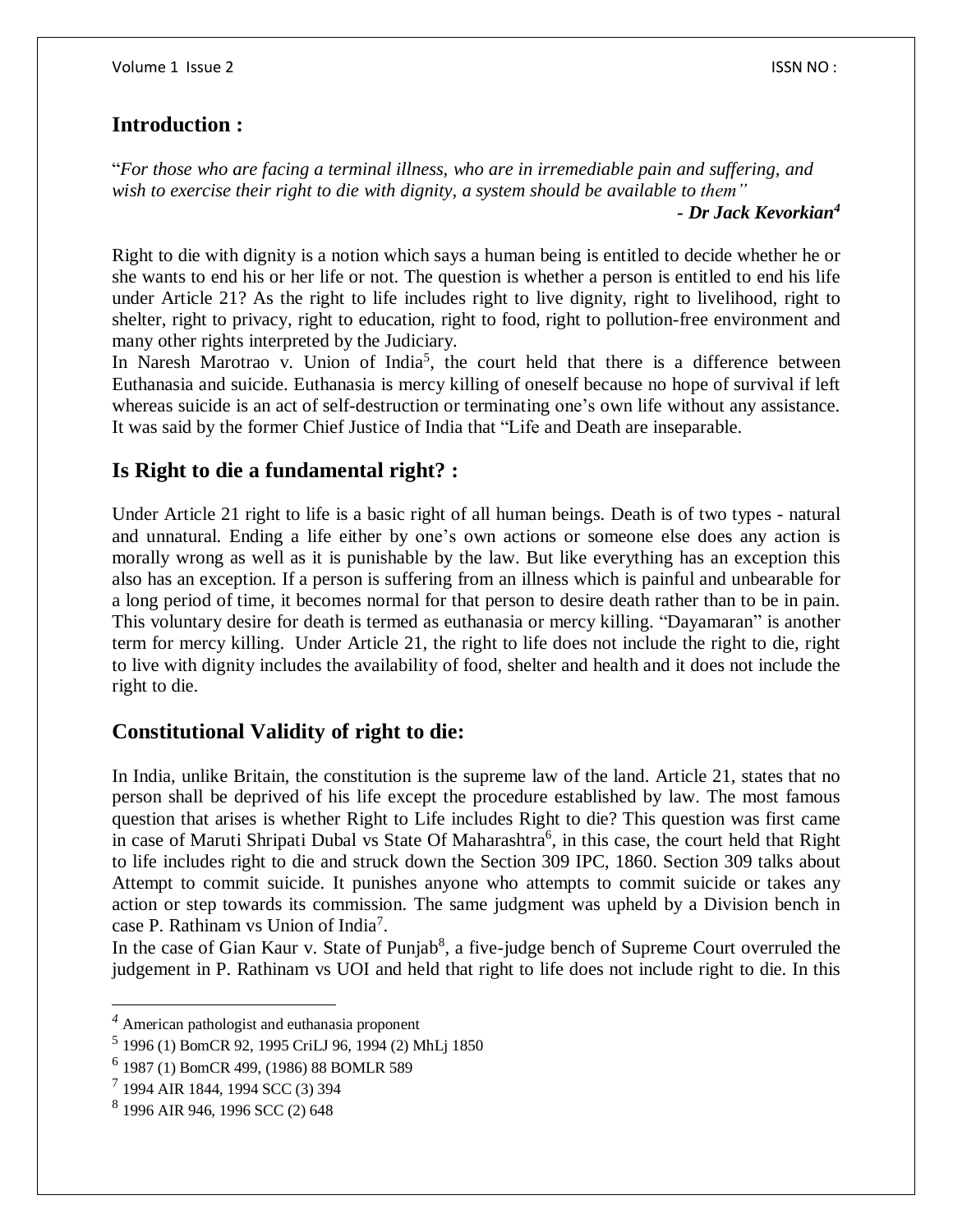case, Gian Kaur and her husband Harban Singh were convicted by the High Court under Section 306 IPC, 1860 which punishes anyone who abets any person to commit suicide. It was argued in the as in case of P. Rathinam court held right to die as a part of the right to life under Article 21 of the constitution of India so abetment to commit suicide is merely enforcement of a fundamental right. The court upheld the constitutional validity of Section 306 and 309 of IPC, 1860.

After, in case of Aruna Ramchandra Shanbaug vs Union Of India  $\&$  Ors<sup>9</sup> the Hon'ble court differentiated between active and passive euthanasia and permitted passive euthanasia only in exceptional cases. In the case of Common Cause (A Regd. Society) v. Union of India the court laid down the concept of living will. The terms active and passive euthanasia and living will are further discussed in this paper.

#### **Active euthanasia v. passive euthanasia :**

Euthanasia is defined as the intentional killing by an act of a person for the person's benefit. Active euthanasia is the positive merciful act to end a person's life and release him or her from the sufferings and an existence which does not have any meaning. When the person is not able to move, speak, and is surviving on mashed food and is on the ventilator for a long term and there is no chance of betterment how can we say that he is living his life with dignity? At this stage death with dignity is the last resort for the person and the family members as well so that the person gets relieved from the unbearable pain. Active euthanasia differs from passive euthanasia as in case of active euthanasia something is done to end up the person's life such as giving him lethal injections, whereas in the case of passive euthanasia something is omitted which has to be done such as withhold from giving antibiotics or taking off the life support machines. The most accepted legal position all around the globe is that active euthanasia cannot be permitted without the prior legislation but passive euthanasia can be done in cases where it is deemed necessary to do so and all the safeguards measures are taken.

# **Case Laws:**

# **• Gian Kaur Vs. State of Punjab**

In this case Gian kaur and her husband were the appellants. They had committed the offence of suicide of daughter in law. The Trial Court convicted both of them under Section 306 of the Indian Penal Code. They were sentenced to rigorous imprisonment for six years and also liable for fine. However, Gian Kaur reduced her conviction to three years by special leave petition. The petitioners contended that there was no abetment to suicide by Kulwant Kaur (Gian Kuar's husband). Their argument was that Section 306 under IPC should be held constitutionally invalid referring to the case of P. Rathinam v. Union of India. In this case Section 309 under IPC was unconstitutional as it violates Article 21 of the Indian Constitution. In this case it was held that the right to die falls under Article 21. Any person who assists the enforcement of this is merely assisting Article 21 and it is a fundamental right hence cannot be penal.

 $\overline{\phantom{a}}$ 

 $^{9}$  [2011 (4) SCC 454]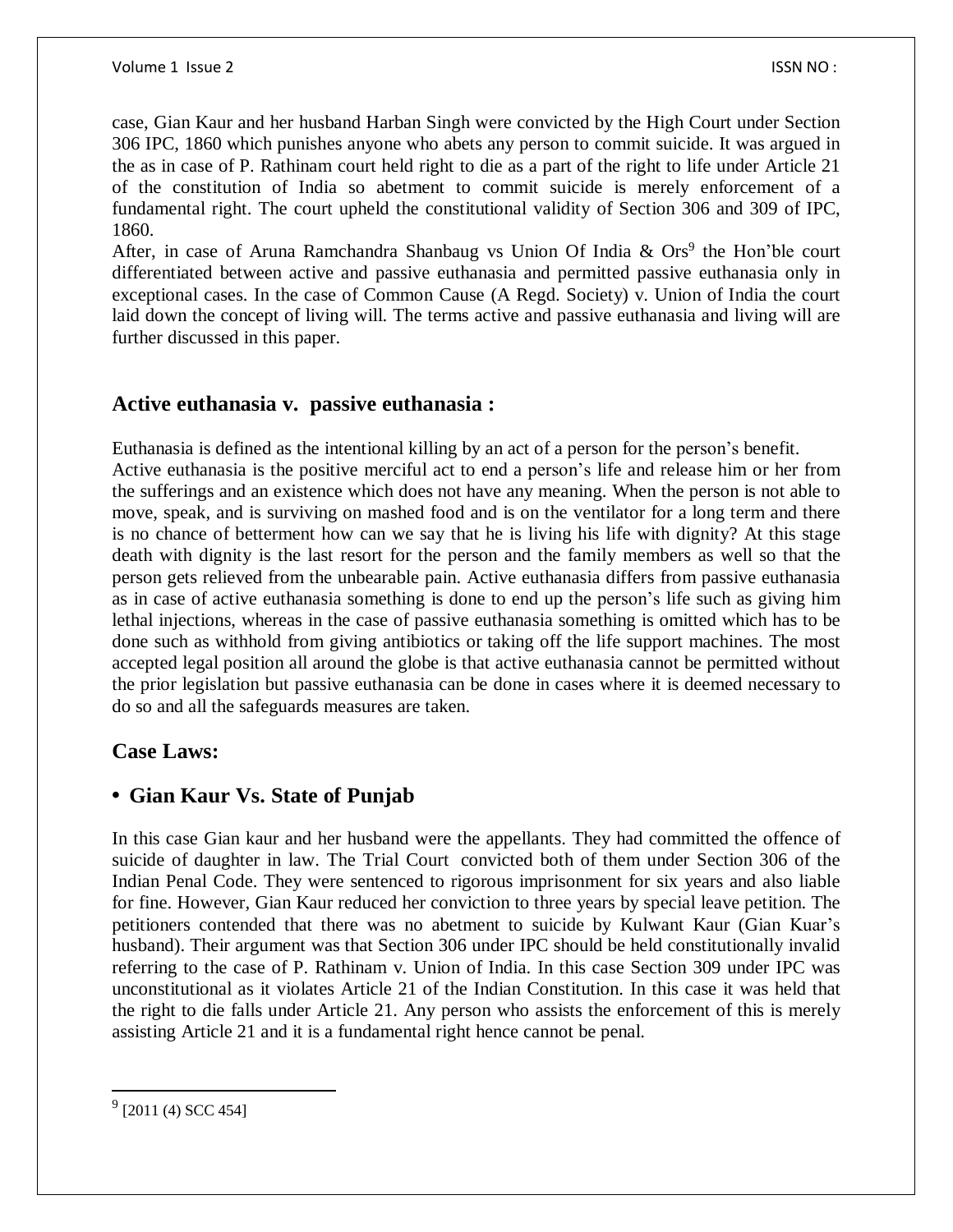The Respondents contended that Section 306 under IPC is different and independent provision as it talks about attempt to suicide.

The judges said that Right to die is not included in Right to life under Article 21. The court held that attempt to commit suicide and abetment to suicide does not violaten Article 14 or Artilce 21 under Indian Constitution. The Court overruled the previous judgement on the case of P. Rathinam v. Union of India. They said that Section 306 and Section 309 of IPC is constitutionally valid.

#### **• Aruna Ramchandra Shanbaug vs Union Of India<sup>10</sup> :**

In the case of Aruna Ramchandra Shanbaug, Mrs Pinki Virani one of her friends filed a writ petition under Article 32 of the Constitution on behalf of Aruna Shanbaug. She contended that the hospital should stop feeding her and let her die peacefully and with dignity. Aruna was a staff nurse working at King Edward Memorial Hospital. On 27th November 1973, she was attacked by a sweeper who wrapped a chain in her neck and also tried to rape her but he found that she was menstruating so he sodomized her. Next day a cleaner found her lying in the pool of blood in a very immoral condition. Due to the chain, the oxygen flow stopped and oxygen could not reach the brain. After 36 years of the incident now Aruna was 60 years old and in a Persistent Vegetative Stage. She was not able to speak, was surviving on mashed food, not able to swallow anything also her excreta and urine were discharged from the bed itself. The Hon'ble court appointed a team of 3 doctors and asked them to submit a report of Aruna's mental and physical condition. Although the court denied euthanasia to Aruna but discussed passive euthanasia in detail and contended that in near future if the staff or management of KME hospital deemed it necessary they can approach High Court under the procedure established by the court. The Chief Justice of the High court in which such application is filed should with two more judges appoint a panel of three doctors who more specifically should be a neurologist, psychiatrist, and a physician. This panel should be created in each city by the High Court with reference to the State government or union territory and their fees should also be fixed by the respected High Court. In the end, the court also stated that the views of the family members or any near relative or friend and the doctor should be given weightage before the High Court pronounces its final verdict.

#### **• Common Cause (A Regd. Society) v. Union of India<sup>11</sup> :**

This is a landmark case held in the year 2005. A registered society known as common cause filed a writ petition under Article 32 of the Indian Constitution. The writ petition was to legalize passive euthanasia and to validate living wills.

The society wrote letters to the ministry of law and justice and prayed that the matter is heard by the court. However, there was no response from the government to the petitioner. After that a Public Interest Litigation (PIL) was filed. In this case, a comparison was made between the rights of the State and the rights of an individual. The State interest focuses on sanctity as well as the quality of life of individuals.

 $\overline{a}$ 

 $10$  [2011 (4) SCC 454]

 $11$  (1978) 1 SCC 248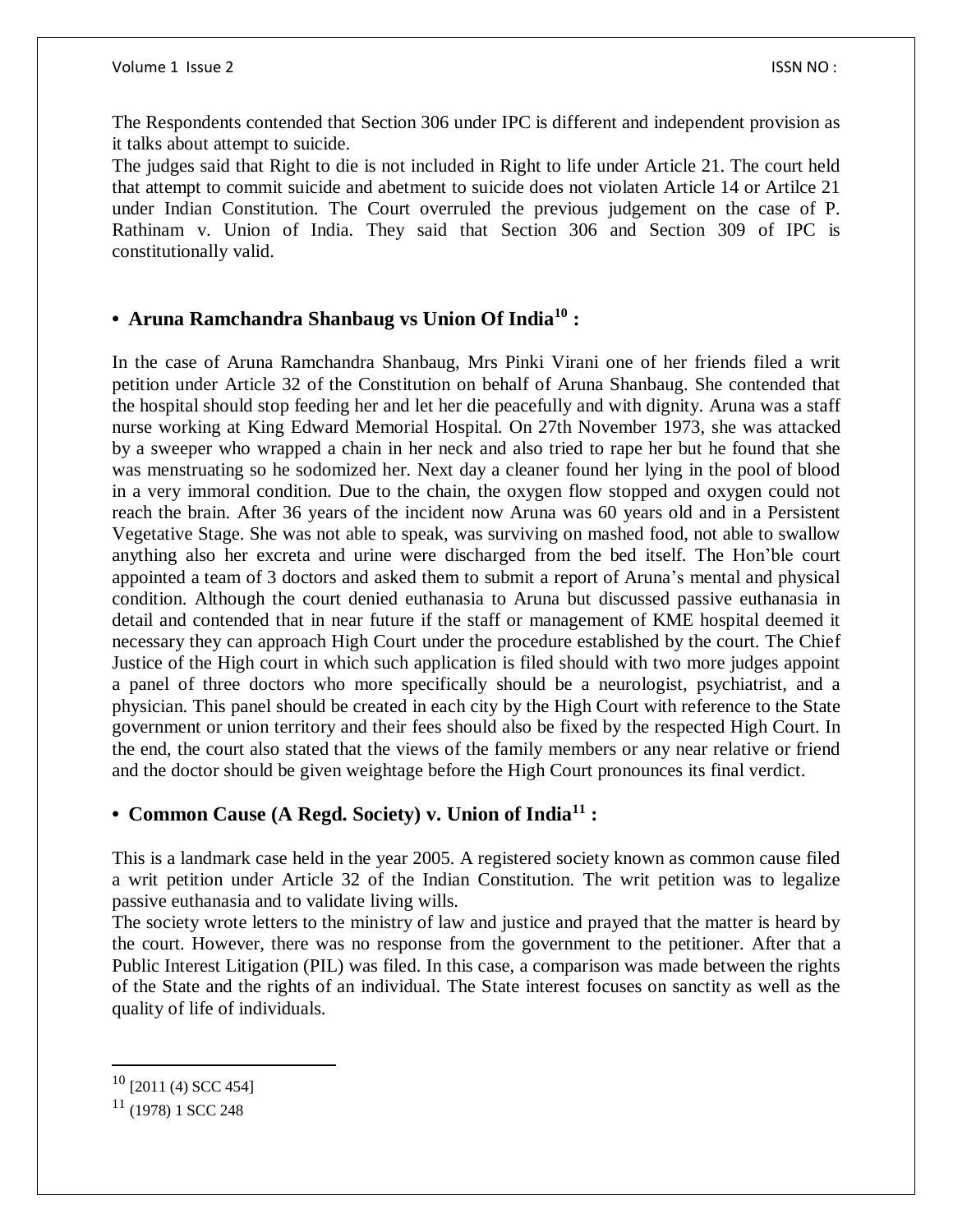Laws of many countries were referred to like the United Kingdom, Australia, Denmark, Canada etc. the liberty of any patient has stressed upon the right to die with dignity without any suffering or pain. As this prolongs because of the artificial continuance of life. This is done through methods which do not really assist or cure or improve the living conditions of the patients. Another aspect was also seen in this case, beneficiaries who want that patient's heart should stop and they inherit all the property would want him or her to die. It was asserted that every person is entitled to make decisions about his or her life. Several meeting were held with Ministery of Health and Family welfare for the creation of legislation on passive euthanasia. A person who is in a vegetative state for long and has no hope of recovery should be given the right to die with dignity. This was the main contention of the petitioner to file the petition. The petitioner also wanted that the right to die with dignity should be included in the fundamental right Article 21 along with the right to live with dignity. The respondent contended that families can misuse this concept to inherit property. However, the principle of passive euthanasia was agreed upon. The Bench of Supreme Court held that the right to life under Article 21 also includes right to die which includes peaceful death of a person who is terminally ill and has no hope of recovery.

## **Religious Views about Right to Die with Dignity :**

Different religions have different opinions about Euthanasia. Some disapprove, some totally forbids it, and some do not have any objection. If we talk about religion, Hinduism allows the right to die for those who are prolonged by terminal diseases, who are in a vegetative state and do not have the desire to live. Some Hindus say that living a painful life is more dreadful than death. However, some say that it breaches the teaching of ahimsa (doing no harm). In Jainism, it is known as Santhara. Jains have a belief that human beings have souls which cannot be destroyed like this. They believe that death is not evil but reflects well lived. In Jainism, if a person dies because of fasting it is no harm as it has religious aspect.

Sikhs do not like the idea of euthanasia or even suicide. They think it is an interference in God's plan. Whatever, the patient is suffering, it is their karma and they are expected to accept it without complaint. Hey believe that life is a gift of God but it is our duty to live life in a responsible and correct way. So, they think that a person's death depends upon the circumstances.

In Buddhism, teachings of Buddha includes stories of suicide by monks. It says that the ending of a life makes a profound impact on the new life. So in which state the person is, more important. Many traditions adhere to ancient beliefs of a person's journey of life while the modern medical technology has carved a door for them to to reconsider their beliefs about Euthanasia.

# **Countries where Right to life includes the right to die:**

In 2002, the **Netherlands** a northwestern Europe country became the first-ever country to legalise euthanasia and assisted suicide. Although it imposed a high set of rules and conditions that must be fulfilled before performing euthanasia, such as the illness must be incurable, the person should be suffering from the unbearable pain and the demand for killing must be made by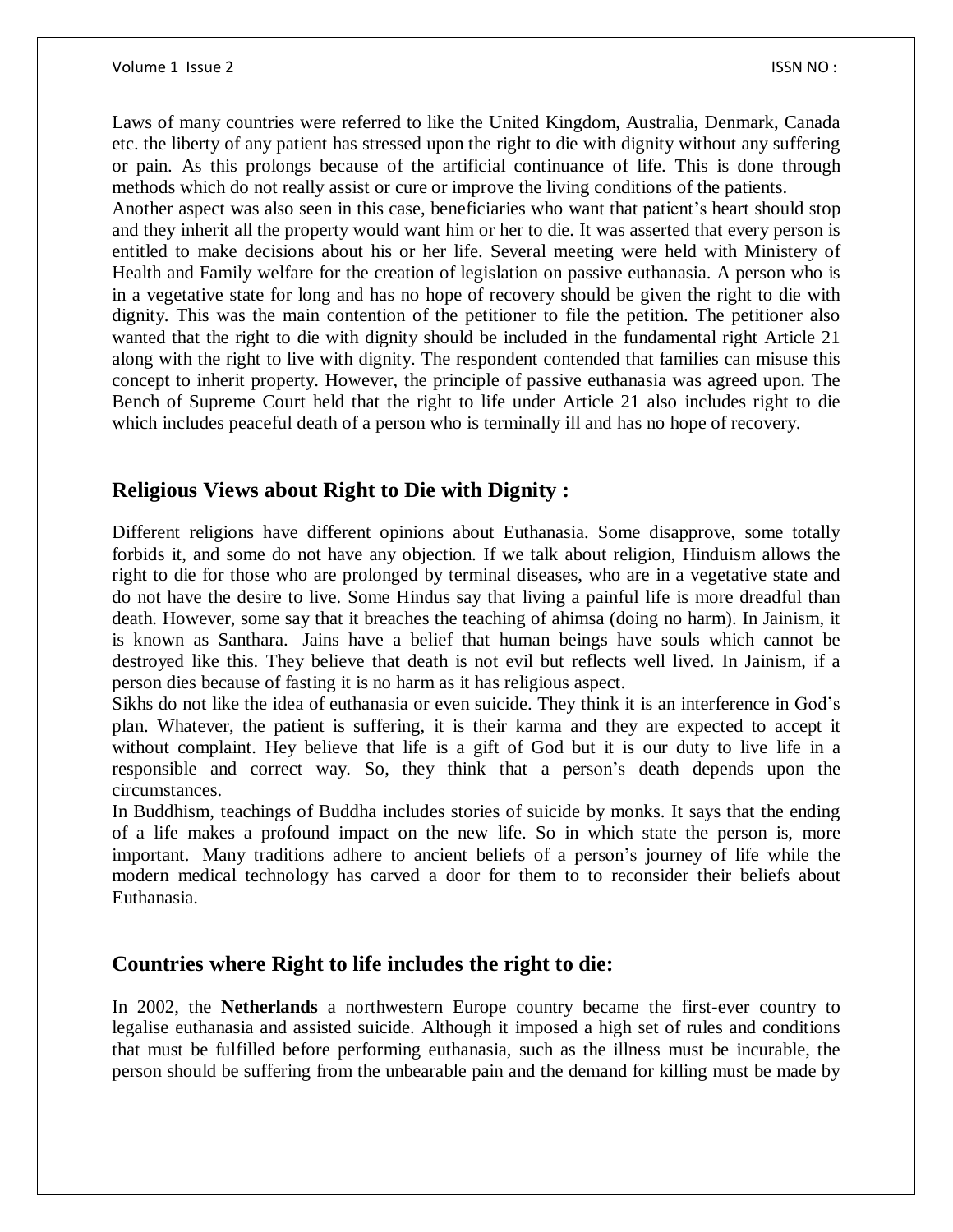the patient in full consciousness. It was made legalised as a defence of necessity in the prosecution of doctors for providing euthanasia.

After the Netherlands in the year 2002, **Belgium** became the second country to legalise euthanasia. The laws over there state that the doctors can help a person to give up his life if he is in ultimate pain that cannot be cured. Right after the declaration of the law, the euthanasia cases rose up to 1807 in the year 2013 as compared to 1432 in the year 2012. Also, Belgium became the first country to legalise the euthanasia for the minors, they just need to be in ultimate pain, not a curable disease and assent their consent to their parents to end up their life.

In 2016, the **California** government also signed the bill of right to die. It allows extremely ill citizens to end their own life. This bill was passed due to Brittany Maynard, 29 years girl who moved to Oregon to end her life as being the citizen of California should she could not do it over there in her own country. This created a huge disturbance in the country and massive cry so the government ended up signing the bill and enforced the act (End of life option Act, 2015 enforced in the year 2016).

In **Germany and Switzerland**: In Germany, the term euthanasia is avoided as its association with the eugenicist policies of the Nazi era. In Germany and Switzerland, there is a concept of assisted suicide and actively assisted suicide. Actively assisted suicide is prohibited as it directly involves doctors into it and giving them a dose which will take up there life. On the other hand, assisted suicide is allowed as long as it is taken by the patient on his own without other's help. But in Switzerland, the law is somewhere relaxed as compared to Germany as it allows assisted suicide as long as there is no self motive. In a survey conducted by the German government about 2/3rd population supported assisted suicide. But the government did not allow it.

As of now, **Australia** the state of Victoria has become the first-ever state to legalize assisted suicide in the world. The bill has been passed in the parliament and was implemented and came into force from the year 2019. This bill is especially dedicated to those people who are adversely ill or having a living expectancy of fewer than 6 months. After this landmark decision of Victorias state other countries too have adapted this feature through the court of law or through a referendum.

# **Conclusion :**

The universal truth is "one who comes has to go" no one can be here forever. No one can escape this truth. But one thing which each and every person is entitled to be is Right to Life and Right to Die with Dignity. No man should be deprived of this right. It's been a long time and now the time has come to amend the Article 21 of the Constitution of India and include in it Right to Die with Dignity. The Hon'ble Supreme Court of India has also upheld the Right to Privacy as the Fundamental Right in the case of Justice K.S. Puttuswamy (Retd) V. Union Of India and when the person is not able to move, speak, eat and also not able to excrete himself and is done with the help of another person it violates his fundamental right of privacy. The landmark decision of the Supreme Court in the year 2018 has led to a massive boost to the rules and regulation prescribing for the euthanasia but the same is yet to come as legislation in the books of the statue. The outcome of this major debate over euthanasia remains uncertain as the terminally ill